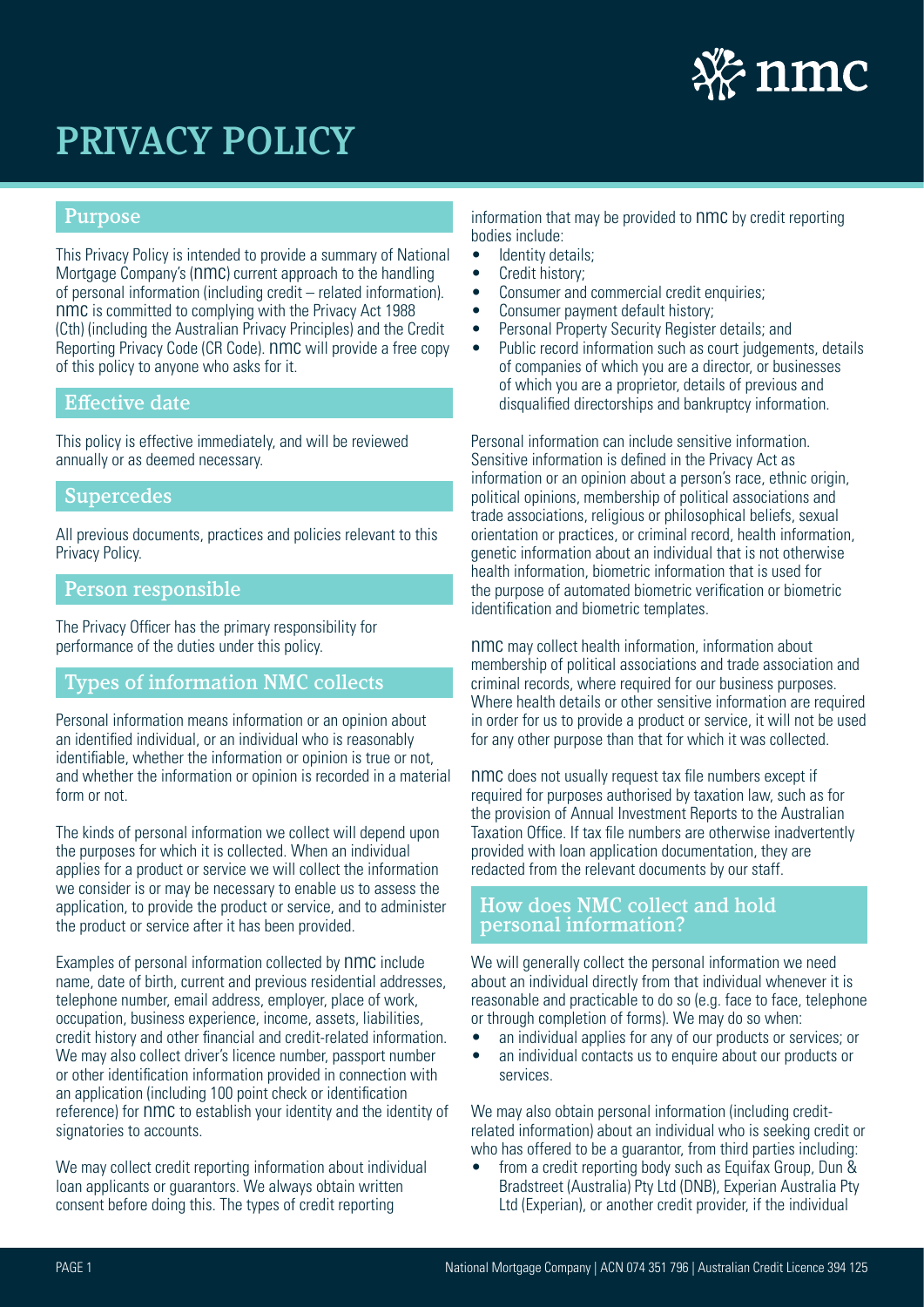

has given consent in accordance with Part IIIA of the Privacy Act 1988;

- from a mortgage broker or one of our partners or another party who introduces the individual to us;
- mortgage insurers;
- other credit providers;
- any referees an individual provides;
- other third party services providers.

If an individual is seeking credit we may contact the individual's employer to confirm that the employer employs the individual.

If you visit our website, certain information can be collected as set out in our Website Privacy Statement.

Entities we may disclose personal information to in the course of our business include:

- credit reporting bodies such as Equifax Group, DNB or Experian (subject to prior consent);
- debt collection agencies;
- regulatory bodies such as ASIC and APRA;
- government agencies, law enforcement bodies and Courts;
- other credit providers including any of:
	- ING Bank Australia Limited, ABN 24 000 893 292;
	- Bendigo and Adelaide Bank Limited, ABN 11 068 049 178;
	- Advantedge Financial Services Pty Ltd, ABN: 36 130 012 930 part of National Australia Bank Group and associated entities;
	- Resimac Ltd, ABN 67 002 997 935;
	- Perpetual Trustee Company Ltd;
	- Perpetual Trustees Victoria Ltd ABN 47 004 027 258;
	- Permanent Custodians Ltd ABN 55 001 426 384;
	- BNY Trust Company of Australia Limited ABN 70 000 511 071;
	- Firstmac Origination Pty Ltd;
	- First Mortgage Company Home Loans Pty Ltd ABN 37 099 125 318;
	- Challenger Mortgage Management Pty Ltd ABN 72 087 271 109 and associated entities;
	- AFSH Nominees Pty Ltd (and associated entitites) ABN 51 143 937 437;
	- Pepper Group Limited ABN 55 094 317 665;
	- Pepper Homeloans Pty Limited ABN 86 092 110 079;
	- Pepper Finance Corporation Limited ABN 51 094 317 647;
	- Origin Mortgage Management Service Pty Ltd ACN 601 349 071 on behalf of Columbus Capital Pty Limited ACN 119 531 252;
	- La Trobe Financial Asset Management Limited ABN 30 006 479 527
- account holders and operators:
- referees, guarantors and employers nominated by customers;
- authorised agents, executors, administrators, financial

advisors, lawyers and other professional representatives nominated by customers;

- valuers;
- our service providers, contractors, agents, partners, auditors, lawyers and other professional advisors;
- any person to the extent necessary, in nmc's view, to carry out a customer's instruction given to nmc;
- insurers, where insurance is provided in connection with our services to you;
- mortgage insurers (including QBE Lenders' Mortgage Insurance Limited (ABN 700 000 511 071) at Level 1, 50 Bridge Street, Sydney NSW 2000; Genworth Financial Mortgage Insurance Pty Limited (ACN 60 106 974 305) at Level 23, AAP Centre, 259 George Street, Sydney NSW 2000; First American Title Insurance of Australia Pty Ltd ABN 64 075 279 908, PO Box Q1465 QVB Post Office NSW 1203);
- loan introducers, dealers and brokers;
- State and Territory authorities that give assistance to facilitate the provision of home loans to individuals;
- certain entities that have bought or otherwise obtained an interest in your credit product, or that are considering doing so, and their professional advisers;
- the Australian Taxation Office, Australian Transactions Reports and Analysis Centre (AUSTRAC), and other regulatory bodies, government agencies and authorities, external dispute resolution bodies, law enforcement bodies and courts.

# Why does NMC need personal information?

We only collect personal information if it is reasonably necessary for one or more of our business functions or activities.

The purposes for which nmc collects, holds, uses and discloses personal information include opening of accounts (including identity verification requirements), assessing and actioning credit applications, loan account management, providing or managing other products and services including securitisation of loans, effecting transactions authorised by you, account administration, planning, product research and development, other internal management functions and operations related to the provision or management of products by nmc, management of our business, enhancing nmc's relationship with you, seeking credit information from credit reporting bodies such as Equifax Group, DNB and Experian, debt collection, complying with our legal obligations, audit, assessment of employment applications and to provide information required by law for employment purposes.

We never sell or disclose any personal information to third parties for direct marketing by other organisations.

We never use sensitive information or credit eligibility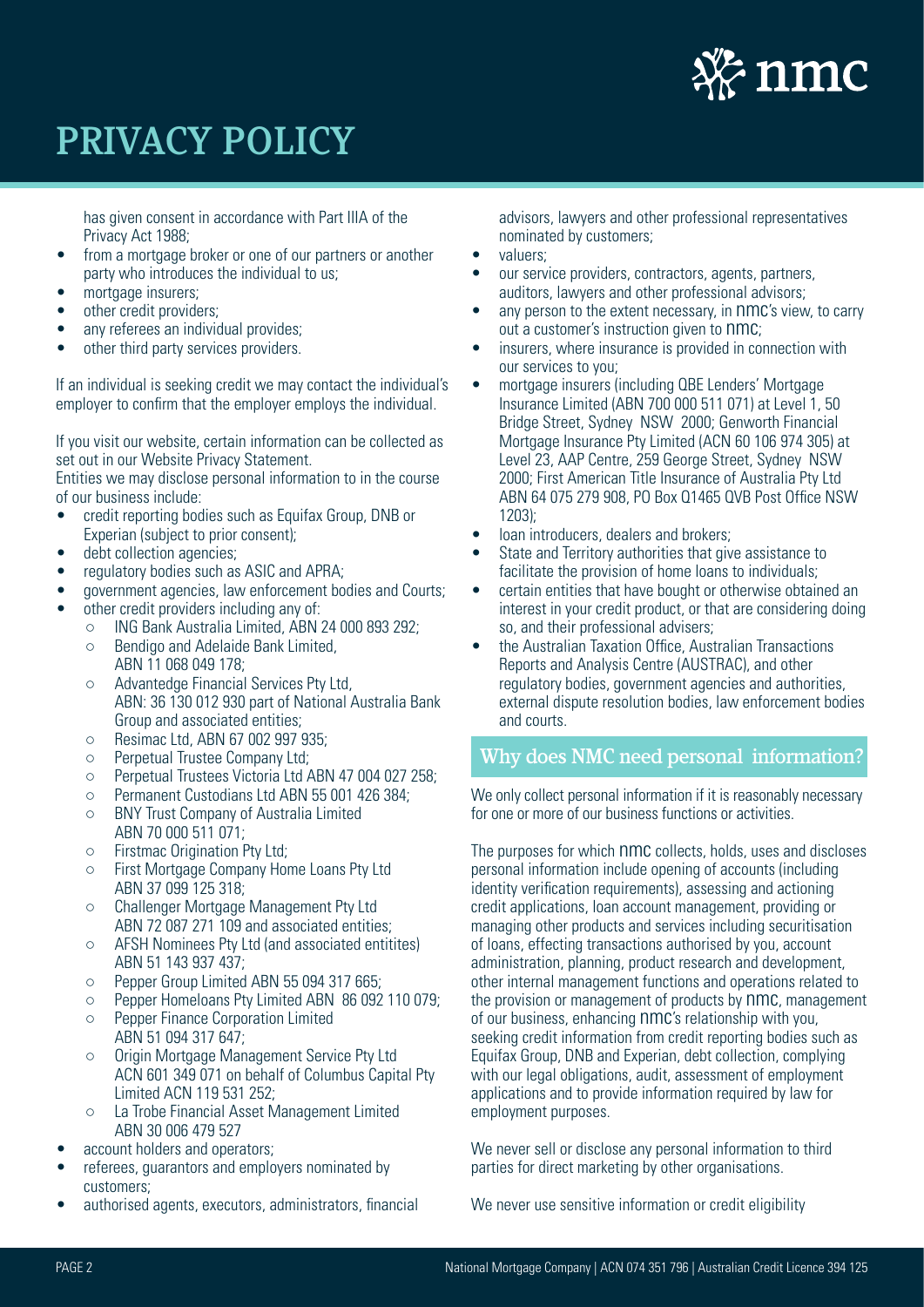

information for direct marketing purposes without that individual's consent.

# Credit-related information

This section provides more information about how we deal with credit-related information. Credit reporting information is only sought by nmc with the written consent of the individual borrower or guarantor concerned.

nmc may provide the following types of credit information to credit reporting bodies with a request for credit reporting information:

- Name;
- Date of birth and sex;
- Driver's licence or other identification information;
- Current and previous addresses:
- Current and last employer;
- The fact that the individual has applied for credit (including the type of credit and the amount of credit).

nmc may use and disclose credit information and credit eligibility information, as well as other information provided by borrowers and guarantors, as follows:

- to verify identity;
- to assess an application for credit;
- for credit quarantee purposes:
- for securitisation purposes:
- for the purpose of assisting an individual to avoid defaulting with respect to any credit provided by  $nmc$ ;
- to disclose to debt collectors for the purpose of collecting overdue payments;
- to provide information to an Australian mortgage insurer for a mortgage insurance purpose;
- to seek from and use or give to another Australian credit provider any information about an individual's account, credit worthiness, credit standing, credit history or credit capacity;
- to seek from and use or give to any mortgage originator. broker, financial consultant, agent, accountant, lawyer, or other adviser acting in connection with any financing provided or proposed to be provided by nmc;
- to provide information to any person who proposes to guarantee or has guaranteed repayment of any credit provided to an individual, or who has provided property as security for any credit provided to an individual;
- to establish, provide, manage or administer any credit facility and to perform any other internal administrative and management functions and operations directly related to the provision or management of credit;
- to disclose serious credit infringements, provided nmc believes on reasonable grounds that a serious credit infringement has occurred;
- for external dispute resolution purposes:
- for mortgage credit assistance scheme purposes:
- as required or permitted by law or a court/tribunal:
- to people considering acquiring an interest in our business or assets.

The kinds of information nmc may derive from credit reporting information obtained from Equifax Group, DNB and Experian includes an opinion about your eligibility for credit.

Credit eligibility information will be held and used in accordance with Part IIIA of the Privacy Act 1988 (Cth), this policy, and the terms of the consent provided by the relevant individuals.

nmc is not likely to disclose any credit information or credit eligibility information to entities that do not have an Australian link.

#### Government related identifiers

We do not use any government related identifiers, such as driver's licence numbers, as its own internal identifier of any individual. We will not use or disclose any government related identifiers other than in accordance with the Privacy Act 1988 (Cth).

#### Data integrity and security

nmc tries to ensure that all personal information it holds is accurate, complete and up-to-date. To assist us with this, individuals should contact us if any of their personal information changes, or if they believe that the personal information we have is not accurate or complete.

nmc takes reasonable steps to protect the personal information that it holds from misuse, interference or loss, or from unauthorised access, modification or disclosure. If nmc no longer requires personal information that it holds, it will take such steps as are reasonable in the circumstances to destroy the information or ensure that the information is de-identified.

#### Disclosure of data overseas

í

The Insurers and Credit Providers may disclose your personal and credit information overseas including in the United States of America, The European Union, Canada, India, Malaysia, Philippines, Asia Pacific, New Zealand and United Kingdom. More information on overseas disclosure may be found in the relevant entities' privacy policies.

We may, or an Insurer may, store your information in cloud or other types of networked or electronic storage and will take reasonable steps to ensure its security, however, it is not always practicable to find out where your information may be accessed or held, as electronic or networked storage can be accessed from various countries via an internet connection.